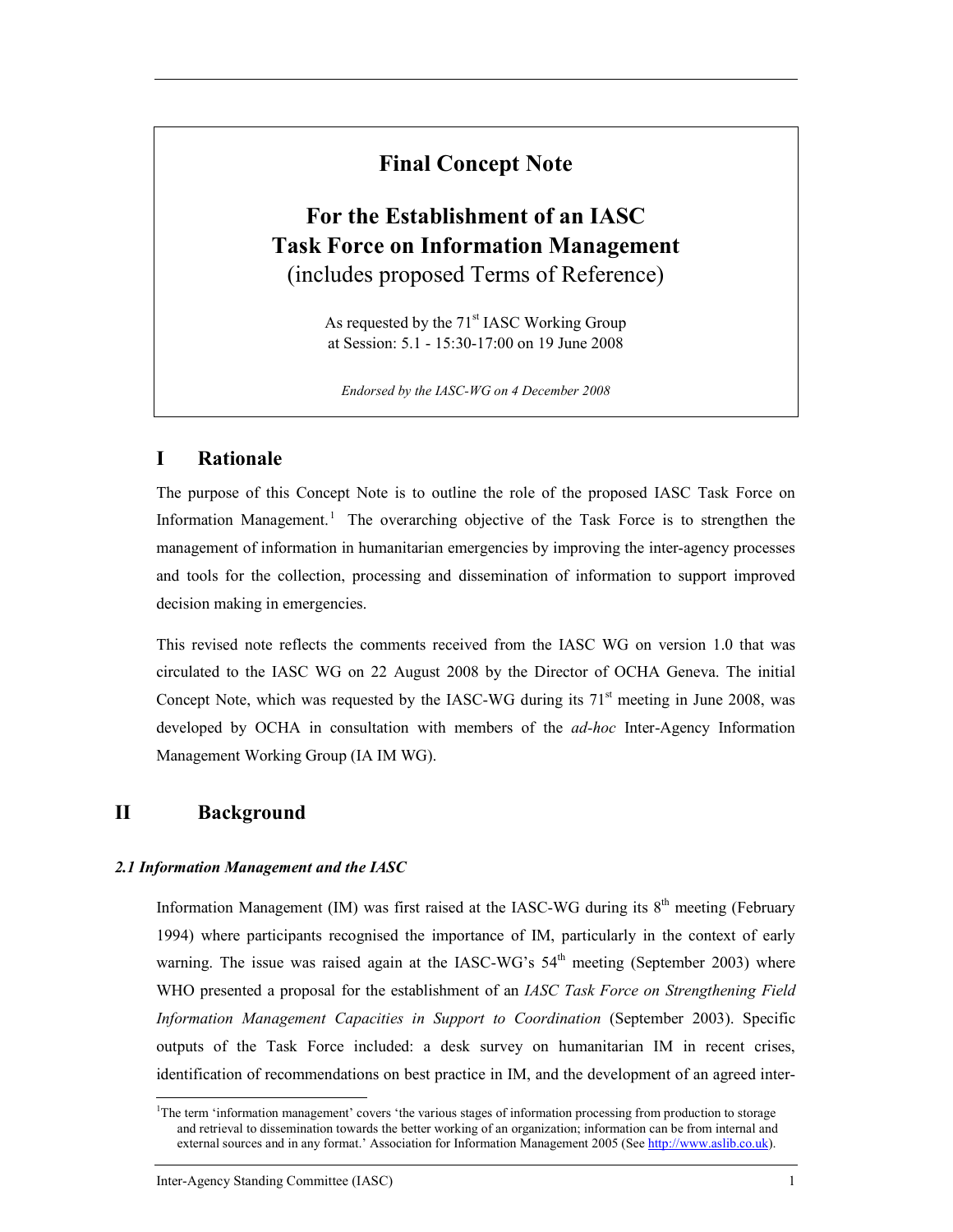agency metadata standard.<sup>2</sup> However, of these outputs, only the desk survey was completed. The IASC WG agreed to close the Task Force after 12 months due to the limited level of participation in the Task Force, as well as competing priorities, particularly the Iraq crisis.

To address deficiencies in managing information in emergencies that were identified by humanitarian partners in early 2006,<sup>3</sup> OCHA and the IASC membership were requested by the IASC-WG at its  $65<sup>th</sup>$  meeting to implement ten recommendations to address the identified weaknesses. By December 2007 all ten recommendations were substantively implemented by the members of the IASC through the IA IM  $WG<sup>4</sup>$  On of the most important outputs of the IA IM WG was the development of an inter-agency agreement on the responsibilities of Cluster/Sector leads and OCHA in managing information emergencies: the Operational Guidance on Responsibilities of Cluster/Sector Leads & OCHA in Information Management (hereafter referred to as Operational Guidance on IM). This Operational Guidance was endorsed by the IASC Task Team on the Cluster Approach in September 2007 and presented to the IASC at the 71st IASC WG meeting.

Intended for use at the country level, the *Operational Guidance on IM* was developed to help Cluster/Sector Leads and OCHA, as well as other humanitarian partners, ensure that relevant information was provided to the right person, at the right time, in a usable format that facilitated situational understanding and decision-making. The Operational Guidance also outlines IM responsibilities for intra-cluster coordination by the Cluster/Sector Leads, as well as OCHA's IM responsibilities for inter-cluster coordination.

Building on the outputs of the IA IM WG, in the first quarter of 2008 participating agencies confirmed the need for continued efforts to improve humanitarian IM at the global level. Various coordination options were explored by the IA IM WG, with the preferred option being a subsidiary Task Force of the IASC that would support Cluster/Sector leads and OCHA, particularly in the area of defining common information needs and standards across clusters. The IA IM WG also placed emphasis on the requirement for the Task Force to have a clear Terms of Reference including a requirement to develop and maintain strong linkages with complementary humanitarian reform inter-agency initiatives.

-

<sup>&</sup>lt;sup>2</sup> Metadata is the information that describes the content, quality, condition, origin, and other characteristics of data or other pieces of information (see dcgis.dc.gov/dcgis/cwp/view,A,1191,Q,494476.asp).

<sup>&</sup>lt;sup>3</sup> In June 2006, at the request of the IASC-WG, OCHA hosted an Information Management Workshop in Geneva where 29 representatives from the IASC participated (FAO, ICVA, IFRC, IOM, OCHA, UNDP, UNFPA, UNHCR, UNICEF, UNJLC, WFP, WHO, VVAF, and World Vision International) and came to this agreement on the role of humanitarian information management

<sup>&</sup>lt;sup>4</sup> See Background Note, Implementation of Inter-Agency Framework for Information Management in Emergencies, presented at the 71<sup>st</sup> meeting of the IASC-WG.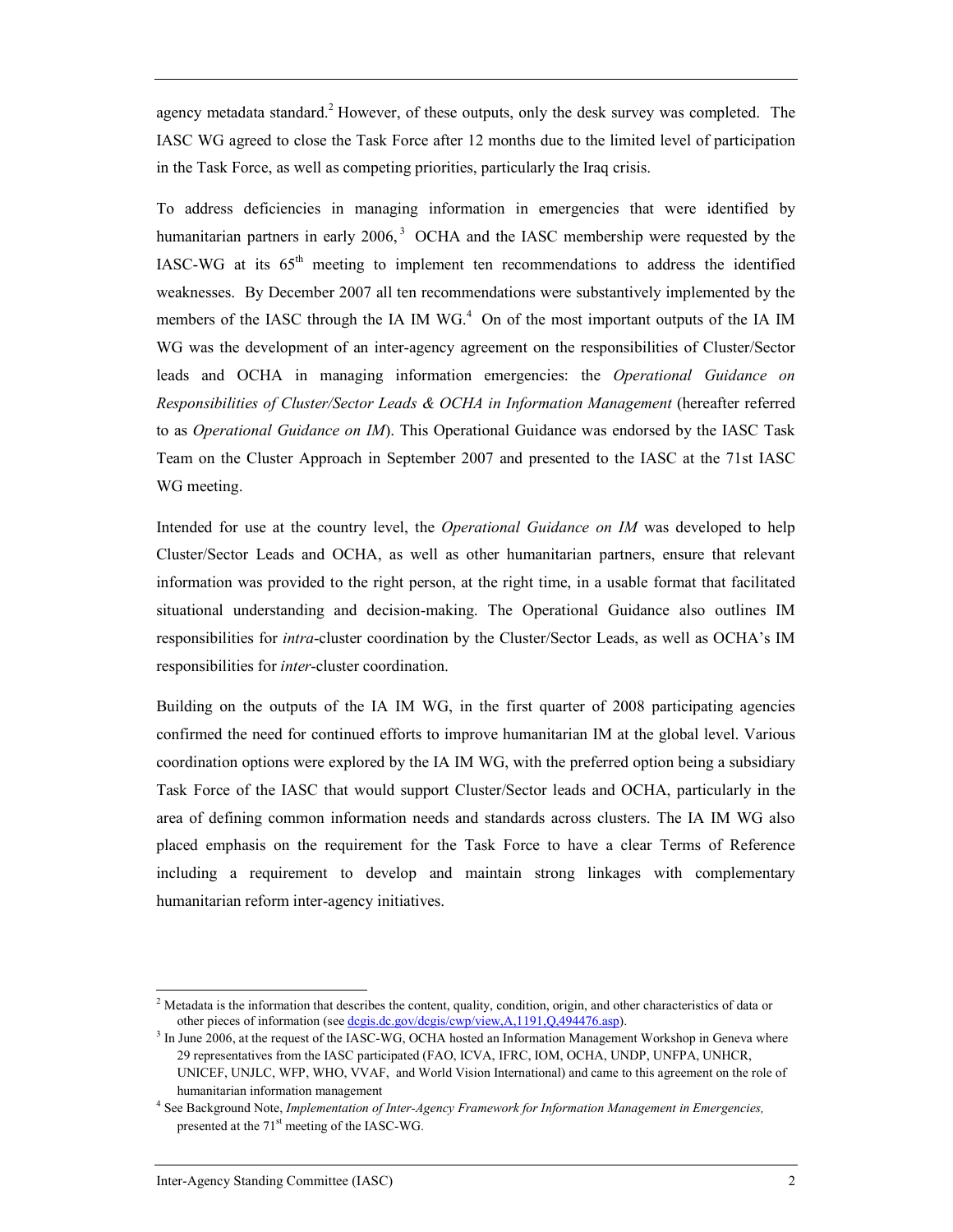#### 2.3  $71^{st}$  meeting of the IASC-WG

At Session 5.1 of the 71<sup>st</sup> meeting of the IASC-WG (June 2008), OCHA presented an overview of progress made in 2006-2008 by the IA IM WG and recommended that an IASC Task Force on Information Management be established to strengthen inter-agency information exchange before and during emergencies.

Members of the IASC-WG expressed their support for the establishment of an IASC Task Force on Information Management, pending the submission of a Concept Note with clearly defined outputs. The discussion at the meeting also raised a number of issues related to  $IM$  – including the implementation of the *Operational Guidance on IM* – and requested that OCHA ensure that they be appropriately addressed in this Concept Note. The IASC-WG also requested clarification on the relationship between information management and needs assessment.

Based on extensive consultations in 2007, the Cluster/Sector leads and OCHA determined that the conduct and design of needs assessments should primarily be the responsibility of the Clusters/Sectors and individual operational agencies. The technical expertise and knowledge in determining what the 'right question' should be asked in a need assessment, resides within each Clusters/Sector and operational agency. Notwithstanding this, members of the IA IM WG also recognized the potential of information management, as an academic discipline, to improve the efficiency of needs assessments by improving the process by which individual agencies, clusters and the wider humanitarian community plan, collect, organize, use, control, store, disseminate, and dispose of information. In doing so, the humanitarian community can ensure that the value of information that is collected is identified and leveraged to the maximum extent possible.

This potential to improve the efficiency of needs assessments can often be realized through the adoption of simple information management measures. For example, information management can support the adoption of a common list of settlement names and encourage inclusion of latitude/longitude coordinates in assessment forms. If agencies adopt these measures when conducting needs assessments, the results of agency or cluster assessments can be more easily compared to other assessments conducted in the same geographic area over time. This also supports the mapping of aggregated assessment information using Geographic Information Systems. Similarly, the identification and promotion of a minimum set of information to be provided by each Cluster /Sector and OCHA in an emergency [including the technical standards to allow the information to be inter-operable] facilitates a more predictable response. Information management can also support the processing of needs assessments data through the design of databases, as well as aiding the interpretation and analysis of the data through the design of structured database queries. This requires the technical subject matter experts [e.g.: epidemiologists in the Health Cluster], to work closely with information management practitioners throughout the needs assessment process [and vice-versa]. Through the establishment of an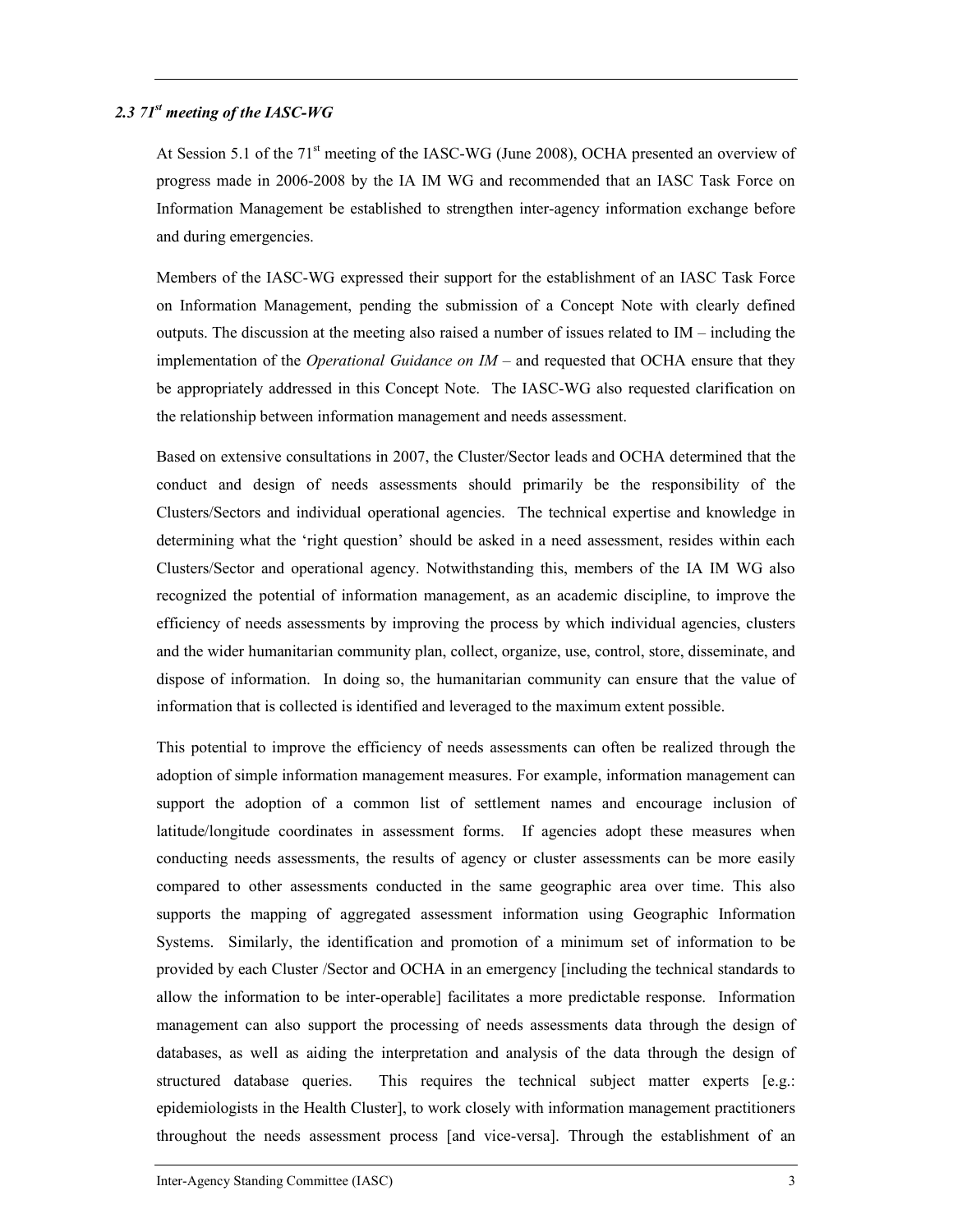information management network at the field level, Cluster/Sector leads and OCHA can also better coordinate the different needs assessment initiatives to identify complementarities between the data sets, as well as improve coordination of data collection [to prevent the same data being collected twice].

Although this potential exists, information management in isolation cannot improve needs assessments. Information management is multi-disciplinary and cross-cutting, and therefore needs to be integrated into the business processes and systems of the Cluster/Sectors and OCHA and not seen as the sole domain of technical staff. Informed decision-making thus relies upon expert analysis, which, in turn is based upon appropriate needs assessments. Information management supports this process and has the potential to make it more efficient.

## III Proposal

In order to provide the members of the IASC, including global and field Cluster/Sector leads, with improved information management guidance and tools, the primary outputs of the IASC TF on IM would be:

- 1. Review of current Inter-Agency IM and implementation of the Operational Guidance Note on IM to identify best practices;
- 2. Update the *Operational Guidance Note on IM* (based on the Inter-Agency review);
- 3. Produce agreed guidance and tools to implement the revised Operational Guidance on IM; and
- 4. Framework developed for monitoring effectiveness of the Operational Guidance Note on IM.

## Proposed Actions by the IASC-WG:

- 1. Endorse the establishment of an IASC Task Force on Information Management with a timeframe of 18 months.
- 2. Endorse the proposed Terms of Reference (Annex A) for the Task Force, which outline the outputs to be achieved on the basis of the Operational Guidance on the Responsibilities of Cluster/Sector Leads and OCHA in Information Management.

Prepared by: OCHA, November 2008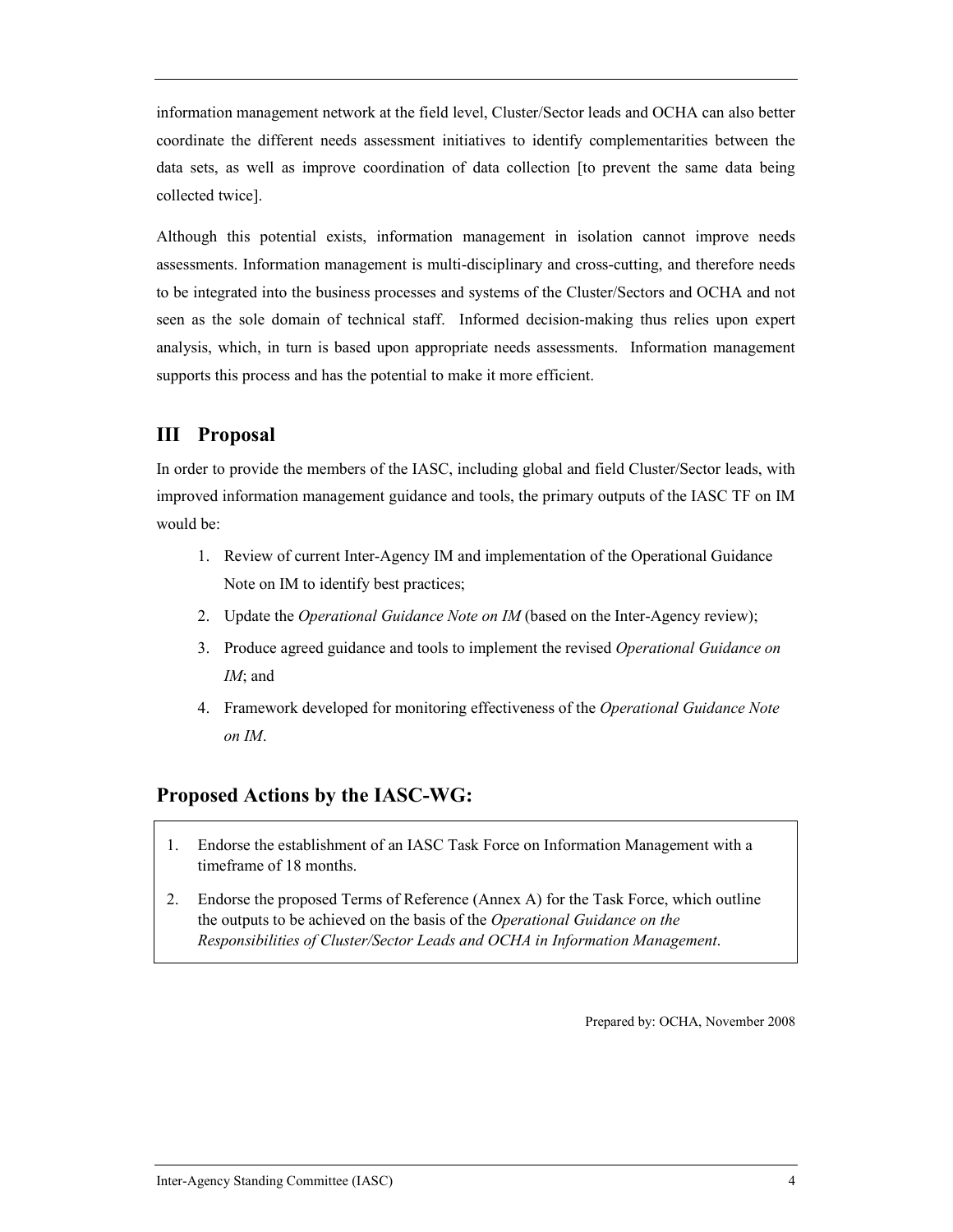## Annex A

## Proposed Terms of Reference for the IASC Task Force on Information Management

- 1. The purpose of this Terms of Reference [ToR] is to outline the objectives, outputs, and timeframe of the IASC Task Force on Information Management. In doing so the IASC-WG seeks to establish a realistic time bound plan for the Task Force in order to strengthen the management of information in humanitarian emergencies.
- 2. This ToR was developed by OCHA in consultation with the *ad hoc* Inter-Agency Information Management Working Group (IA IM WG) and Inter-Agency Standing Committee Working Group (IASC-WG) representatives to address issues raised in discussions at the  $71<sup>st</sup>$  meeting of the IASC-WG. This revised ToR reflects the comments received from the IASC-WG on versions 1.0 ToR, which was circulated to the IASC WG on 22 August 2008 by the Director of OCHA Geneva.

### **Objective**

3. The objective of the Task Force is to strengthen the management of information in humanitarian emergencies by building on and improving existing inter-agency processes and tools for the collection, processing and dissemination of information to support improved decision making in emergencies.

### **Outputs**

- 4. The expected outputs of the Task Force are as follows:
	- a. Review of current Inter-Agency IM and implementation of the Operational Guidance Note on IM. The Task Force will undertake an inter-agency review of IM efforts at the global and the field levels. The review will identify good IM practices; relevant guidelines developed by Cluster/Sectors, as well as seek to guide the clarification of the linkages between information management and needs assessments. The review will be coordinated with Cluster/Sector Leads, IM practitioners with experience from the cluster environment, and OCHA's Humanitarian Reform Support Unit (HRSU). The review will serve as a basis for activities and issues to be addressed by the IASC TF on IM. The review will also be informed by the 2<sup>nd</sup> phase of the Cluster Evaluation.
	- b. Update the Operational Guidance Note on IM. Based on the review the Task Force is to revise Operational Guidance Note, with a particular emphasis on clarifying the linkages between information management and needs assessments,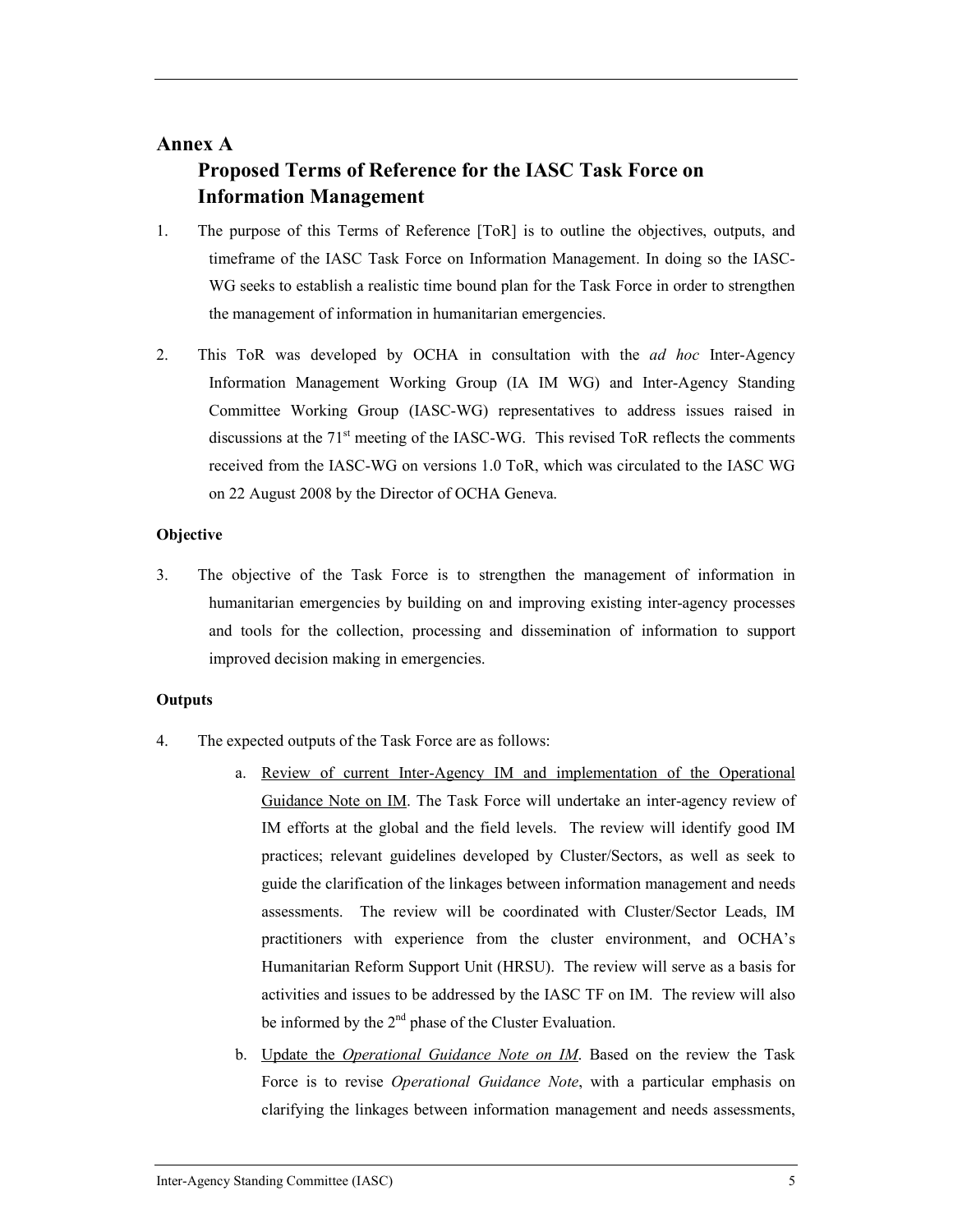as well as the modalities for a field based network of inter-agency information management practitioners.

- c. Produce guidance and tools to implement the revised Operational Guidance on IM. The Task Force is to produce guidance materials to support the implementation of the *Operational Guidance Note on IM*, including:
	- i. Development of an online "toolkit" for field practitioners on how to implement the Operational Guidance Note on IM. The audience for the toolkit will be information management practitioners, as well as programme and management staff. This online resource is to provide a consolidation of available resources, including compiling an online handbook, to support both intra-Cluster/Sector and inter-Cluster/Sector programming, coordination, and decision-making. The handbook should also include an explanation of how information management supports analysis undertaken by the Cluster/Sectors and OCHA.<sup>56</sup>
	- ii. Development of an improved inter-agency web-platform to support and manage the exchange of operational information in emergencies, taking into account relevant existing web platforms and avoid duplication of existing agency web based resources. This web tool is to build on the www.humanitarianreform.org site, as well as other initiatives.
	- iii. The design and delivery of inter-cluster information management training to Cluster/Sector members. This training is to be developed as an integral component of the Cluster/Sector Lead Coordination Training (individual cluster and inter-cluster) to allow for a common standard of understanding and expertise and is to promote the 'Train the Trainer' approach.
	- iv. As required update or create new information management solutions to meet unforeseen gaps arising from the inter-agency review of information management efforts.
	- v. List of the minimum set of data and information that will be consistently shared between Cluster/Sectors and OCHA in emergencies [this set will

-

<sup>&</sup>lt;sup>5</sup> An example "handbook" is the OCHA IM Toolbox: http://www.humanitarianinfo.org/IMToolBox/index.html

<sup>6</sup> Analysis being "the breaking down of informational materials into their component parts, examining (and trying to understand the organizational structure of) such information to develop divergent conclusions by identifying motives or causes, making inferences, and/or finding evidence to support generalizations." Bloom, Major Categories in the Taxonomy of Educational Objectives http://hsc.usf.edu/OCME/pace/files/Taxonomy.html [accessed 22 October 2008].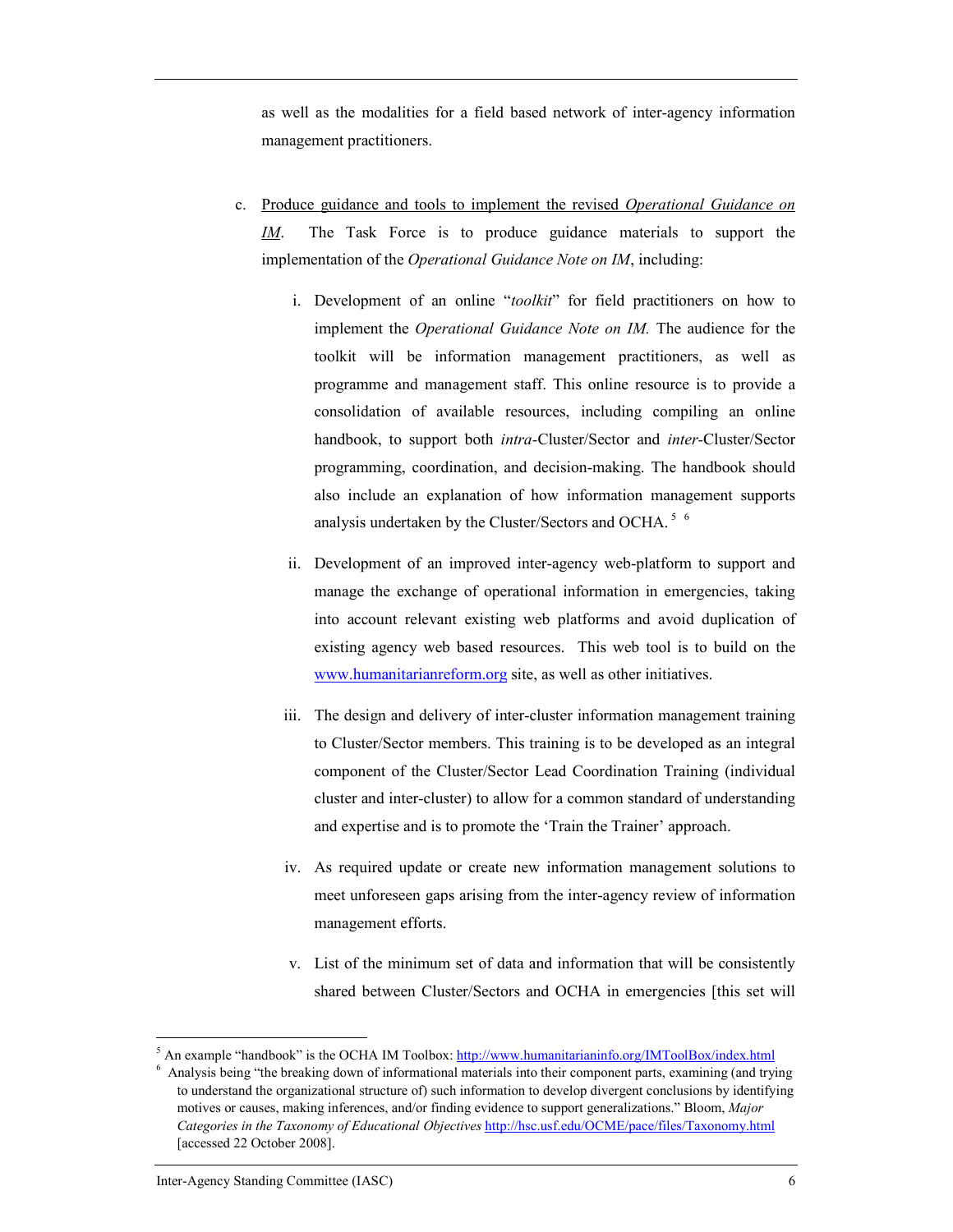vary between clusters]. This list should include guidance on the processes and standards for exchanging data and information [e.g. formats, templates etc].

- vi. Specific guidance on information management and linkages to early recovery and transition is to be provided.
- vii. A communications strategy to promote the practical application of IASC guidance materials related to IM.
- d. Framework developed for monitoring effectiveness of the Operational Guidance Note on IM. The Task Force is develop a monitoring framework, including standard indicators, to supporting monitoring of the effectiveness of the Operational Guidance Note on IM to promote use of the Note after the Task Force is finished.

#### Participation

- 5. Given the multi-disciplinary nature of information management (IM), participation in the proposed Task Force will vary according to the topic being addressed. This requires that the members of the IASC and the Cluster/Sector Leads are invited to participate in the Task Force. Selection of staff to support the various activities of the Task Force should be based on the topic and not restricted to information management practitioners [e.g. some issues will require programme staff, other issues will need more technical IM staff].
- 6. To ensure appropriate representation in the Task Force, IASC Member Agencies, and Cluster/Sector Leads are requested to appoint a staff member at the Director or Manager level to coordinate their involvement in the Task Force. This staff member may designate a focal point(s) through which Task Force correspondence can be channelled.
- 7. Linkages will be made with other Inter-Agency initiatives related to information management, including the IASC Sub-Working Group on Preparedness and Contingency Planning, Sub Working Group on Gender, OCHA's Assessment and Classification of Emergencies (ACE) Project, the Consolidated Appeals Process (CAP) and its Needs Analysis Framework (NAF), among others. The Task Force will thus consider past experiences and conclusions made, when updating and creating new information management solutions.
- 8. The Task Force will be coordinated through OCHA Geneva and will convene on an as required basis [approximately on a bi-monthly basis in Geneva]. OCHA's Field Information Services Unit will provide the Secretariat of the Task Force and will coordinate the substantive implementation of the Task Force work plan.